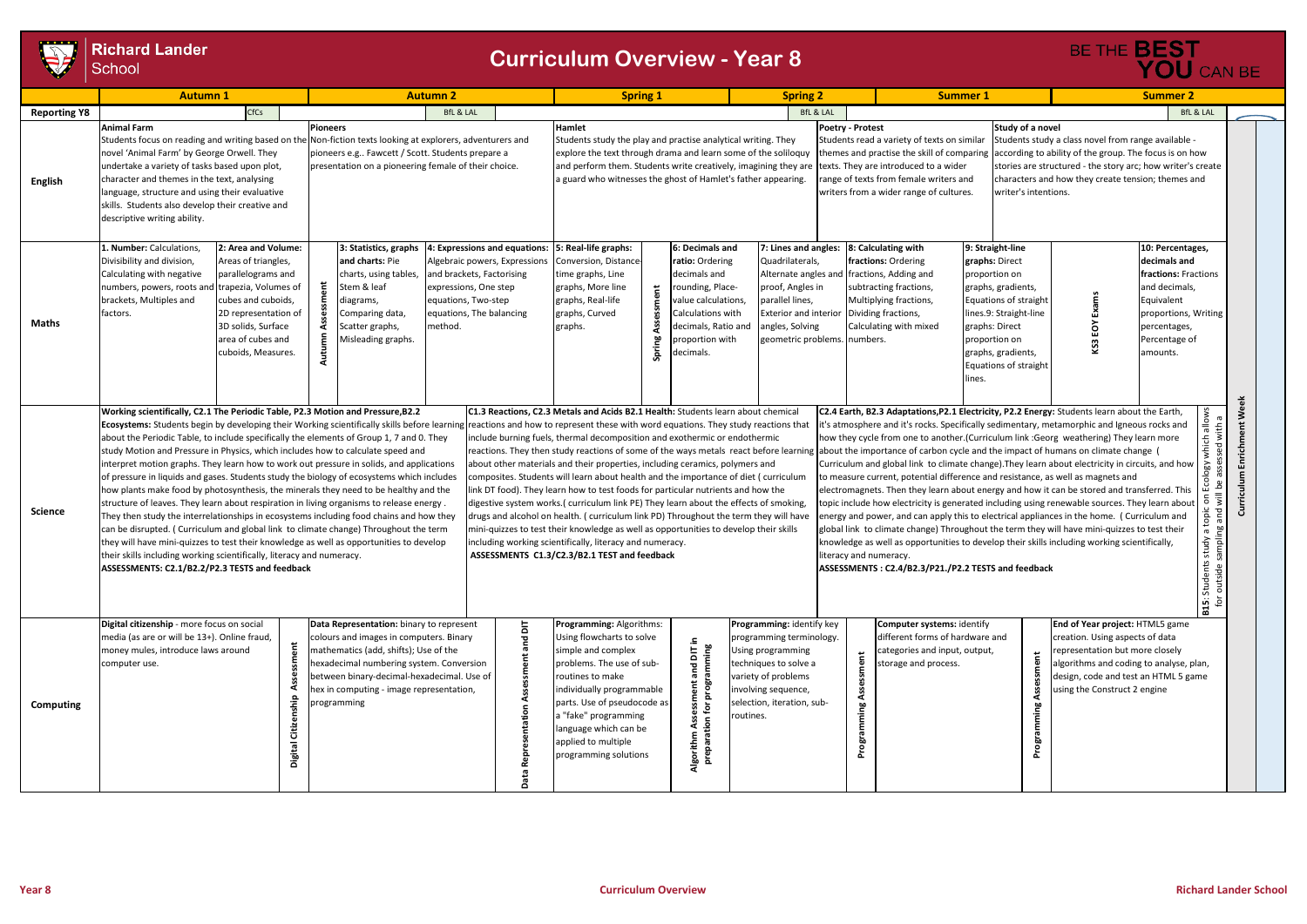| Geography      | Ecosystems - Tropical Rainforests Students study the location of specific biomes across the World. The unit of<br>study focussed specifically on the Tropical Rainforests - with features of adaptations of flora and fauna. Reasons<br>for equatorial climate are investigated and numeracy skills through use of climate graphs to support comparison<br>of different climatic zones. Indigenous people of the forest studied - Penan Tribe, investigate differences in<br>lifestyle - social / economic and environmental issues comparing life with the Tawai Tribe. Threats to the forest<br>are identified and sustainable management techniques are debated. A decision making exercise is completed on<br>the Peruvian Road Building project - students assess the benefits and costs of this project. Evaluation skills used.<br>Assessment: Comparison of Penan Tribe and our lifestyles - to what extent focus. Assessment: DME - evaluating<br>skills |  |                                                                                                                                                                                                      | Resource Issues: Students study resource<br>issues from fossil fuels to sustainable<br>resources. They identify energy production features, weather recording and<br>using renewable and non-renewable<br>sources comparing the energy sources and pressure systems. Different rainfal<br>the impact they have on the environment.<br>Nuclear energy is also studied as an energy examples of an extreme weather<br>source debating the advantages and<br>disadvantages of using it using Chernobyl<br>as an example. Sustainable energy cities<br>are studied re-visiting Middle East with<br>Mazdar City as an example of a sustainable through different levels of<br>city. Assessment: Is nuclear energy a<br>sustainable energy source? | <b>Weather: Students study key</b><br>concepts of weather - with key<br>the concept of meteorological air<br>ypes are studied with using<br>event within the UK - link to<br>physical UK Landscapes. Tropical<br>Storms are studied focussing on<br>the causes, effects and responses<br>development of countries.<br>Assessment on weather types. | <b>Climate Change This unit opens with</b><br>physical and human causes to climate<br>change. The unit identifies the climate<br>crisis and the links between CO2 levels and out and data presentation techniques will<br>global temperatures rising. Effects of the<br>climate crisis on specific locations across<br>the globe. Solutions to reducing the<br>climate crisis are investigated.<br>Assessment: evaluate the impact of the<br>climate crisis                                                                   | Geographical Investigations: Students will<br>research, plan and risk assess a local<br>investigation. Fieldwork techniques carried<br>be completed. Conclusions and evaluation<br>completed using skills to support<br>geographical fieldwork techniques.<br>Assessment - question based on skills.                                                      |                          |
|----------------|-------------------------------------------------------------------------------------------------------------------------------------------------------------------------------------------------------------------------------------------------------------------------------------------------------------------------------------------------------------------------------------------------------------------------------------------------------------------------------------------------------------------------------------------------------------------------------------------------------------------------------------------------------------------------------------------------------------------------------------------------------------------------------------------------------------------------------------------------------------------------------------------------------------------------------------------------------------------|--|------------------------------------------------------------------------------------------------------------------------------------------------------------------------------------------------------|----------------------------------------------------------------------------------------------------------------------------------------------------------------------------------------------------------------------------------------------------------------------------------------------------------------------------------------------------------------------------------------------------------------------------------------------------------------------------------------------------------------------------------------------------------------------------------------------------------------------------------------------------------------------------------------------------------------------------------------------|----------------------------------------------------------------------------------------------------------------------------------------------------------------------------------------------------------------------------------------------------------------------------------------------------------------------------------------------------|-------------------------------------------------------------------------------------------------------------------------------------------------------------------------------------------------------------------------------------------------------------------------------------------------------------------------------------------------------------------------------------------------------------------------------------------------------------------------------------------------------------------------------|-----------------------------------------------------------------------------------------------------------------------------------------------------------------------------------------------------------------------------------------------------------------------------------------------------------------------------------------------------------|--------------------------|
| <b>History</b> | This unit will analyse the causes<br>Empire and Slavery: This unit will analyse how the British empire started<br>and key events of the English Civil<br>and developed. Students will studytriangular trade, Africa before slavery,<br>War. This will culminate in some<br>the impact of the transatlantic slave trade, life on plantations, slave<br>work analysing what kind of a<br>rebellions and the legacy of the slave trade.<br>leader Oliver Cromwell was and<br>Assessment: Middle Passage source assessment<br>why this ultimately led to the<br>monarchy being re-instated.                                                                                                                                                                                                                                                                                                                                                                           |  |                                                                                                                                                                                                      | The Industrial Revolution: This unit will begin with an overview of this period<br>Students will then study how everyday life changed for people during this<br>period of time by studying food, work, living conditions, disease, travel, key<br>inventors, the development of trains, political protests. We will complete a<br>local study on Cornwall during this period.<br>Assessment: To what extent did life improve during the Industrial revolution?                                                                                                                                                                                                                                                                               |                                                                                                                                                                                                                                                                                                                                                    | Students will complete a case study on<br><b>Whitechapel in the C19th which links to</b><br>their previous unit on the Industrial<br>Revolution. This links to our GCSE paper 1<br>Crime and Punishment.<br>Assessment point: Whitechapel source<br>investigation or recruitment in WW1                                                                                                                                                                                                                                       | C20th overview and revolutionary<br>actions: Students will be answering a<br>series of enquiry questions; what was<br>Britain like at the start of the C20th? How<br>did women get the vote? Why was there a<br>revolution in Russia in 1917? Why did men<br>join up at the start of WW1? What<br>contribution did the empire make the the<br>war effort? | Week                     |
| French         | <b>Identity &amp; Culture</b><br>Local area, holiday & travel<br>T'es branché(e)?<br>Paris, je t'adore!<br>• Talking about films and TV programmes<br>• Saying what you can do in Paris<br>• Talking around reading<br>• Saying what you like doing<br>• Talking about the internet<br>• Asking for tourist information<br>. Talking about what you do in different weather<br>• Saying what you visited and what it was like<br>Assessment & DIT: L, S, R, W as per end of unit<br>• Saying what you did<br>Assessment & DIT: L, S, R, W as per end of unit                                                                                                                                                                                                                                                                                                                                                                                                      |  |                                                                                                                                                                                                      | <b>Identity &amp; Culture</b><br>Mon identité<br>• Talking about personality<br>• Talking about relationships<br>• Talking about music<br>· Talking about clothes<br>· Talking about last weekend<br>Assessment & DIT: L, S, R, W as per end of • Talking about a future event<br>unit                                                                                                                                                                                                                                                                                                                                                                                                                                                       | Local area, holidays & travel<br>Chez moi, chez toi<br>• Saying where you would like to<br>live<br>• Describing your home<br>• Talking about meals<br>· Discussing what food to buy<br>Assessment & DIT: L, S, R, W as<br>per end of unit                                                                                                          | <b>Identity &amp; Culture</b><br>Quel talent?!<br>• Talking about talent and ambition<br>Saying what you must and can do<br>• Telling someone what to do<br>• Describing people's personalities<br>• Showing how much you can do with the<br>French language<br>Assessment & DIT: L, S, R, W as per end of<br>unit                                                                                                                                                                                                            | International & Global dimension<br>Les pays francophones<br>• Learning about world geography<br>• Learning about where French is spoken<br>in the world<br>• Learning about Bastille Day                                                                                                                                                                 | Enrichment<br>Curriculum |
| Spanish        | Todo sobre mi vida<br><b>Mis vacaciones</b><br>Talking about a past holiday using the preterite of<br>Saying what you use your phone for with revision of the<br>the verb ir, saying what you did on holiday using<br>present tense. Saying what type of music you like using a<br>range of opinions. Talking about TV using the comparative.<br>regular -ar, -ir and -er verbs. Saying what your<br>holiday was like using the preterite of ser.<br>Saying what you did yesterday using the preterite and<br>End of module assessments in L,S,R,W.<br>comparing it to the present.<br>End of module assessments in L,S,R,W.                                                                                                                                                                                                                                                                                                                                      |  |                                                                                                                                                                                                      | A comer<br>Saying what food you like using a wider<br>range of opinions. Describing mealtimes,<br>using negatives. Ordering a meal using<br>usted. Discussing what to buy for a party<br>using the near future tense. Giving an<br>account of a party using 3 tenses together. clothes using 'this' and 'these'.<br>End of module assessments in L, S, R, W.                                                                                                                                                                                                                                                                                                                                                                                 | ¿Qué hacemos?<br>Arranging to go out using me<br>gustaría + the infinitive. Making<br>excuses using querer and poder.<br>Discussing getting ready to go out<br>using reflexive verbs. Talking about<br>3 tenses together.<br>End of module assessments in L, S,<br>R W.                                                                            | Operación vernano<br>Describing a holiday home using the<br>comparative. Describing holiday activities   choice, choose from: finding out about a<br>using the superlative. Asking for directions Spanish holiday destination and designing<br>using the imperative. Talking about<br>summer camps using all 3 tenses together. Hispanic singer; making a cooking video<br>Describing a world trip.<br>Talking about sporting events using <b>End of module assessments in L, S, R, W.</b> a tourist brochure about a Spanish | Zona proyecto<br>Completing a cultural project of your<br>a board game; writing a profile of an<br>about how to cook a Spanish dish; creating<br>speaking town/city.                                                                                                                                                                                      |                          |
| Art            | The World Around Me<br>African masks project<br>AO1 - Contextual links - Michael Craig Martin & Roland Hicks<br>AO2 - Media/Techniques - Drawing, colour application, painting, collage. 3D skills<br>AO3 - Recording - Observational drawings of everyday objects.<br>painting, 3D clay skills.<br>AO4 - 2D painting, 3D mini sculpture<br>AO4 - Outcome - Clay piece                                                                                                                                                                                                                                                                                                                                                                                                                                                                                                                                                                                            |  | AO1 - Contextual links - African Art, Kimmy Cantrell.<br>AO2 - Media/Techniques - Drawing techniques using a range of media, string printing,<br>AO3 - Drawing and recording using a range of media. |                                                                                                                                                                                                                                                                                                                                                                                                                                                                                                                                                                                                                                                                                                                                              | Landscape project<br>AO1 - Contextual links - Kurt Jackson & John Piper<br>AO2 - Media, techniques - Drawing techniques, collage, painting skills<br>AO3 - Recording - Drawings of landscapes using a range of media.<br>AO4 - Painting / collage landscape piece                                                                                  |                                                                                                                                                                                                                                                                                                                                                                                                                                                                                                                               |                                                                                                                                                                                                                                                                                                                                                           |                          |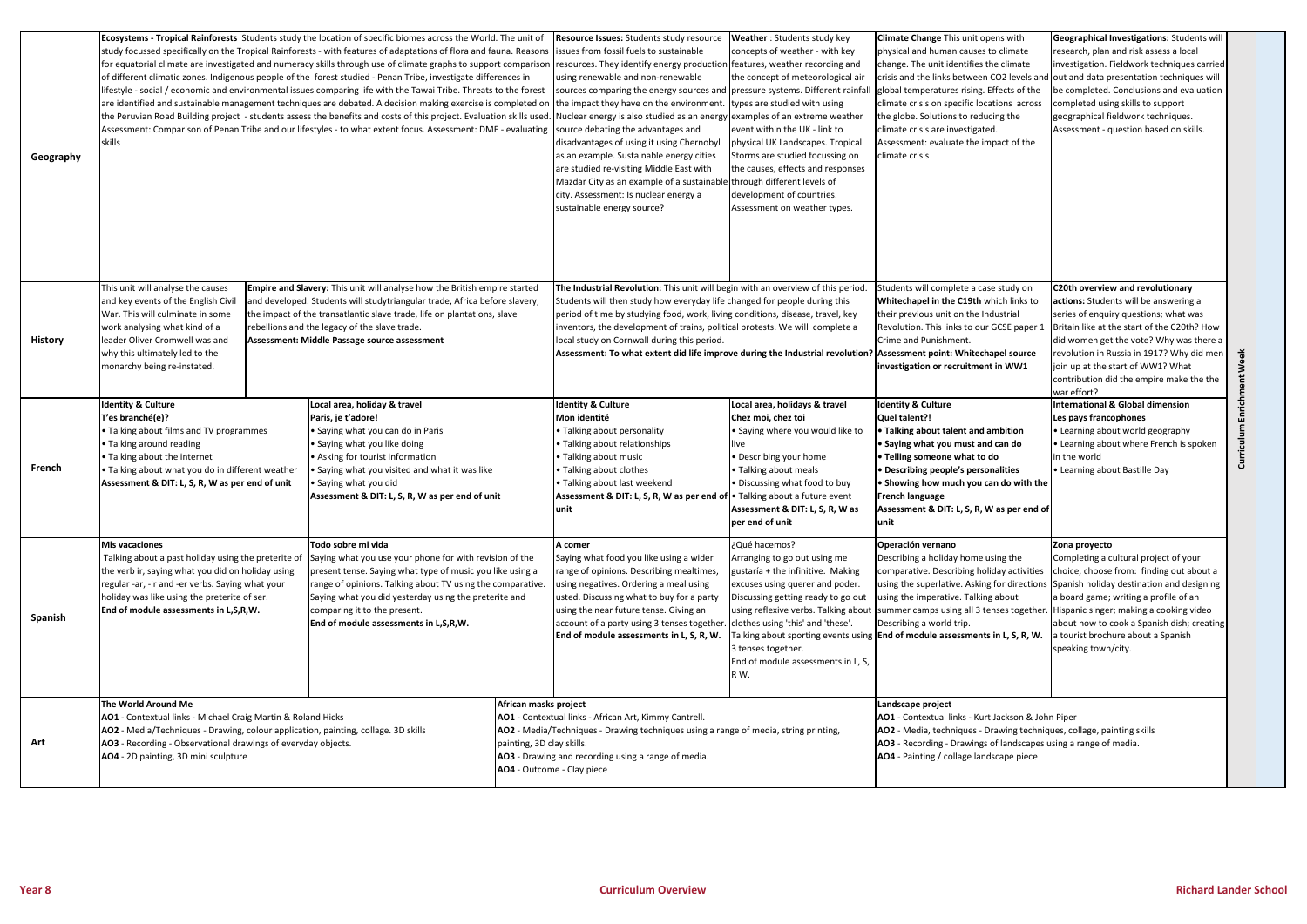| Design<br><b>Technology</b>                                                 | Rotation of 3x projects - To allow all groups to complete the graphics project in 113.<br>Graphics project: Endangered species 6 week project where students research and investigate causes why animals become endangered - links to ecological concerns. Culminating in a<br>logo to promote awareness.<br>instr<br>Skills: research of endangered species, analysis of logo design, design and development of ideas in CAD (building on CorelDraw skills taught in Y7).<br>afety<br>Birdfeeder project: Introduction to Engineering.<br>Materials: Aluminium sheet, HIPS Processes: reading orthographic drawings, marking out, cold metal forming, vacuum forming, riveting.<br>Maths link: Tolerances.<br>pue<br>Clocks part 1: Production of clock carcass.<br>Health<br>"Materials: 18mm MDF. Processes: developing marking out skills, blind hole drilling dowel joints. Literacy: "Best production plan step EVER!"                                                                                                                                                                                                                                                                                                                                                                                                                                                                                                                                                                                                                                                                                                                                                                         |                       |                                                                                                                                                                                                                                                                                                                                                                                                                                                                                                                                                                                                                                                                                              |                      |                                                  | Clocks Project (part 2): skills covered, design ideas drawn in 3d, rendered, planning<br>and development of ideas. Building on skills and competences developed during Y7,<br>students have more scope for customisation. Changing drill bits. Material: 18mm<br>MDF, plus materials students bring in. CAD/CAM: Laser cutter mdf parts for clock.<br>Literacy: comparison of ideas. Movement: Art Deco                                                                                                                                                                                                                                                                                                                                                                                                                                                                                                                                                                                                                                                    |                                                                                          |                          |  |
|-----------------------------------------------------------------------------|------------------------------------------------------------------------------------------------------------------------------------------------------------------------------------------------------------------------------------------------------------------------------------------------------------------------------------------------------------------------------------------------------------------------------------------------------------------------------------------------------------------------------------------------------------------------------------------------------------------------------------------------------------------------------------------------------------------------------------------------------------------------------------------------------------------------------------------------------------------------------------------------------------------------------------------------------------------------------------------------------------------------------------------------------------------------------------------------------------------------------------------------------------------------------------------------------------------------------------------------------------------------------------------------------------------------------------------------------------------------------------------------------------------------------------------------------------------------------------------------------------------------------------------------------------------------------------------------------------------------------------------------------------------------------------------------------|-----------------------|----------------------------------------------------------------------------------------------------------------------------------------------------------------------------------------------------------------------------------------------------------------------------------------------------------------------------------------------------------------------------------------------------------------------------------------------------------------------------------------------------------------------------------------------------------------------------------------------------------------------------------------------------------------------------------------------|----------------------|--------------------------------------------------|------------------------------------------------------------------------------------------------------------------------------------------------------------------------------------------------------------------------------------------------------------------------------------------------------------------------------------------------------------------------------------------------------------------------------------------------------------------------------------------------------------------------------------------------------------------------------------------------------------------------------------------------------------------------------------------------------------------------------------------------------------------------------------------------------------------------------------------------------------------------------------------------------------------------------------------------------------------------------------------------------------------------------------------------------------|------------------------------------------------------------------------------------------|--------------------------|--|
| DT Food and<br><b>Textiles</b>                                              | <b>DT FOOD:</b><br>Students will cover this content over two thirds of the year.<br>Explore the term 'culture' and foods from different cultures including religious food laws. Identify important temperatures related to food hygiene, cooking and storage. Identify the sections of<br>the Eatwell guide, the main functions of macro and micro nutrients and identify the 8 tips on healthy eating. Understand the sources and structure of carbohydrates and explain slow and quick<br>release energy. Analyse and compare the nutritional value of different products. Understand the traffic light system of food labelling and the RNI related to values and percentages. Use<br>sensory profiles to compare the taste of products and come up with ideas. Using the 8 tips on healthy eating and nutritional knowledge explain the adaptations and health effects for a given<br>recipe. Understand the term energy balance. Apply knowledge of food hygiene and temperature control to produce a HACCP system for a given food product.<br>ASSESSMENT 1: EXPLAIN WHY IT IS IMPORTANT TO KEEP FOODS OUT OF THE DANGER ZONE.<br>ASSESSMENT 2:  COMPARE AND ANALYSE THE NUTRITIONAL VALUE OF DIFFERENT PRODUCTS.<br>ASSESSMENT 3:  PRODUCE A HACCP SYSTEM FOR A GIVEN FOOD PRODUCT.<br>PRACTICAL ASSESSMENTS:  PASTA BAKE AND CHICKEN NUGGETS AND WEDGES.<br>Practical skills: Use of yeast, kneading, shaping, glazing, proving, cutting techniques, frying, simmering, boiling, all in one method, use of electric hand mixer, lining a tin, portioning, all in one<br>sauce method, draining, grating, preparation and cooking chicken, using food processor to make bread crumbs, baking. |                       |                                                                                                                                                                                                                                                                                                                                                                                                                                                                                                                                                                                                                                                                                              |                      |                                                  | <b>DT TEXTILES:</b><br>Students will cover this content over one third of the year.<br><b>Product analysis.</b> Students look at existing products to consider the overall quality and<br>fit for purpose. Group task to investigate fabric properties to help determine most<br>suitable fabric for their task, sustainability taken into consideration. Designing and<br>annotating ideas for project, taken into consideration their research.<br>HWK task: To research the traditional Japanese kite festival 'Koinobori'.<br>Practical: Numeracy-scaled drawings, creating 3D shape. Techniques - appliqued<br>decoration, use of sewing machine for construction. Use of a recycled component.<br>Planning For making: each lesson-consider new stage for independent learning.<br>Evaluation: Self assessment and peer assessment.<br>Week                                                                                                                                                                                                          |                                                                                          |                          |  |
| Drama                                                                       | Physical theatre - a new way of working.<br>What is non naturalistic theatre and how does work become stylised?<br>Learning Aims – to become familiar with a new physical way of working.<br>Examples of physical theatre companies work on YouTube<br>Mirroring.<br>Synchronised movement.<br>Build this in small groups then teach to your peers for a class performance.<br>Video and watch back to self assess your work<br>Exploring Status and how this affects the way your character behaves in a given situation. Wider thinking - who<br>has the power in a situation and how do they influence?<br>Improvisation with status characters and scenarios.<br>Scripts with clear status change or subtle shift to be portrayed through use of NON VERBAL proxemics, eye<br>contact, levels or stage positioning.<br>Teacher assessment and grade collection                                                                                                                                                                                                                                                                                                                                                                                                                                                                                                                                                                                                                                                                                                                                                                                                                                   |                       | Exploring the issue of Peer Pressure amongst teenagers - using Drama<br>to discuss issues and to resolve problems through role play.<br>Learning Aims: to explore how Drama can resolve an issue in or out of school.<br>Devise short scenes and write your own script. Role play a variety of scenarios<br>and create characters and situation.<br>Create your own performance (Theatre in Education) to inform and educate a<br>younger audience about the issue of peer pressure with clear consequences<br>and resolutions<br>Wider thinking - how to use drama as a tool to educate.<br>Peer assessment to check in during rehearsal and teacher led assessment and<br>grade collection |                      |                                                  | Explore the issue of child slavery and a "living wage" in the production of clothing<br>and sportswear.<br>Learning Aims: to learn about child exploitation in manufacturing.<br>Research and fact-finding. Learn about the history of child slavery in NIKE products.<br>Read the play "Trainers - a true story" - a play about the use of children working in<br>factories in far east to produce Trainers.<br>Wider thinking in a global context - who produces our clothes and shoes? Are they<br>treated fairly?<br><b>Cross curricular link to Geography work.</b><br>Use set, costume, sound and lighting to create a whole class performance of<br>'Trainers" - invite Year 7 to watch as <b>live audience.</b><br><b>Audience feedback</b><br>Plan and create a Theatre in Education short play to be taken out to feeder primary<br>Schools in Year 9 with messages about E-Safety.<br>Cross curricular links to IT.<br>Research characters, likely scenarios, facts and figures and clear safety messages<br>about going online at a young age. |                                                                                          | Enrichment<br>Curriculum |  |
| <b>Music</b><br>For more<br>information see<br>Music Curriculum<br>Overview | Samba                                                                                                                                                                                                                                                                                                                                                                                                                                                                                                                                                                                                                                                                                                                                                                                                                                                                                                                                                                                                                                                                                                                                                                                                                                                                                                                                                                                                                                                                                                                                                                                                                                                                                                | Pachelbel's<br>Cannon | Christmas<br><b>Cathedral</b><br><b>Minimalism</b><br>Concert<br>Preparation                                                                                                                                                                                                                                                                                                                                                                                                                                                                                                                                                                                                                 | <b>African Music</b> |                                                  | <b>The Blues</b>                                                                                                                                                                                                                                                                                                                                                                                                                                                                                                                                                                                                                                                                                                                                                                                                                                                                                                                                                                                                                                           | The Singer/Songwriter                                                                    |                          |  |
| PD                                                                          | . Unit 1: My goals, behaviours and emotions<br>• Consolidation                                                                                                                                                                                                                                                                                                                                                                                                                                                                                                                                                                                                                                                                                                                                                                                                                                                                                                                                                                                                                                                                                                                                                                                                                                                                                                                                                                                                                                                                                                                                                                                                                                       |                       | . Unit 2: Looking after our health (physical and mental)<br>• Unit 3: Sex, relationships and conflict.<br>• Consolidation                                                                                                                                                                                                                                                                                                                                                                                                                                                                                                                                                                    |                      | · Unit 4: Careers and Finance<br>• Consolidation |                                                                                                                                                                                                                                                                                                                                                                                                                                                                                                                                                                                                                                                                                                                                                                                                                                                                                                                                                                                                                                                            | · Unit 5: Prejudice and values<br>. Prison, me? No Way! Drop Down Day<br>• Consolidation |                          |  |